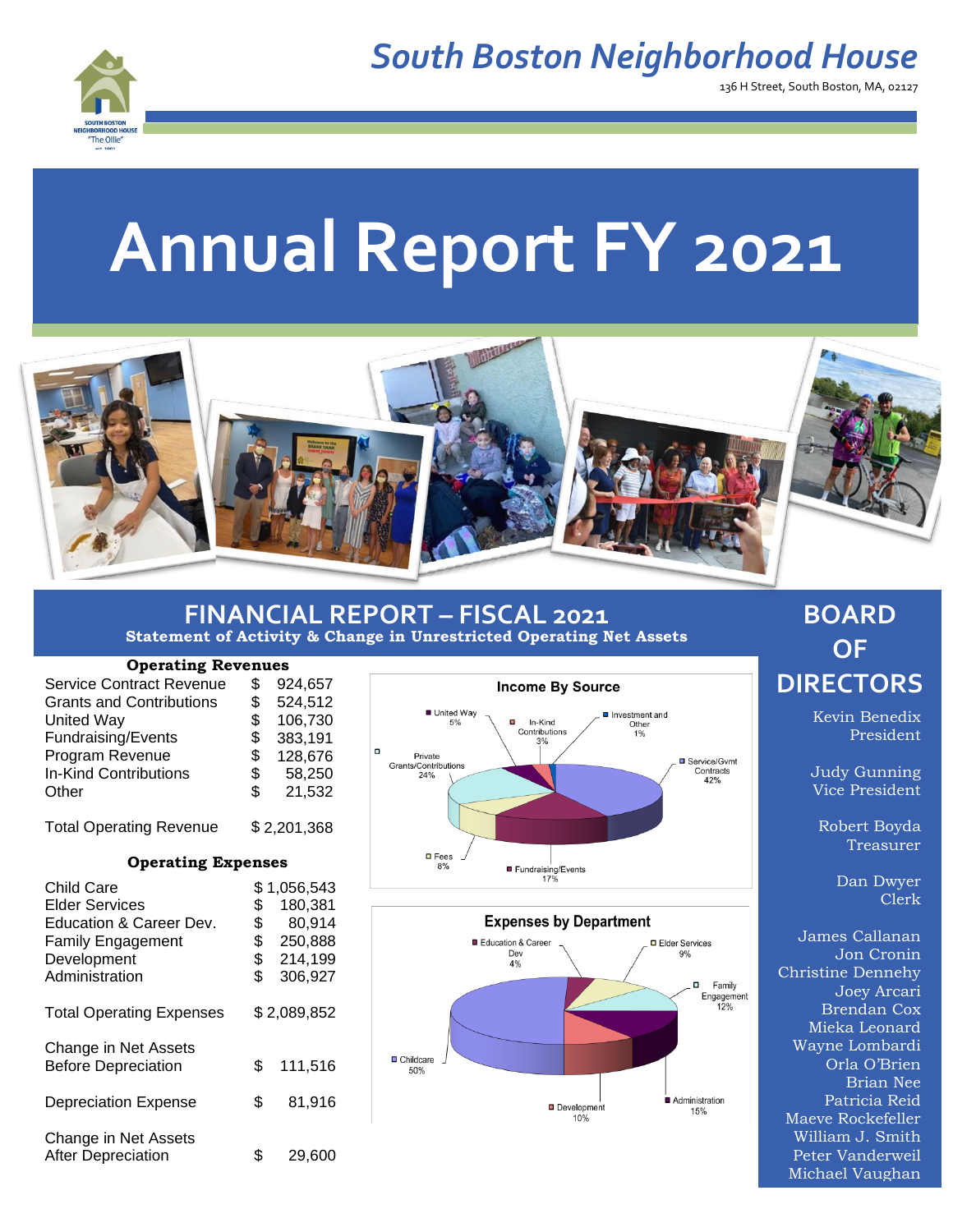136 H Street, South Boston, MA, 02127

First, I want to thank all of you who have supported us during the past two + years, through a worldwide pandemic and all the challenges that we have faced as an organization and a community. From volunteering to deliver meals, to donating educational supplies, to opening your hearts and wallets to support our work…we could not have continued our important work without you!

As I reflect on the last two+ years, I think of our many school aged children who struggled with remote learning and subsequent learning loss, our seniors who battled with food insecurity and loneliness, our teens weighed down by the emotional toll of disconnection and isolation, our young children and the new way their world operated with masked teachers and being told to keep away from their friends, and our parents who lost sleep worrying about what the future would hold for their families. I reflect on how our dedicated team here at The Ollie stepped up and jumped in to do all they could to support those most in need. They bravely honored our mission 'to support family and neighborhood life in South Boston' under very difficult circumstances, proving our commitment to this mission is stronger than ever.

Our mission and its impact are alive in every program and in every employee…it is what sets us apart and makes us great. I could not be prouder of everyone who has been involved in our work throughout the past two+ years. Our story has been one of resilience, achievement against unimaginable odds, and hope for brighter futures.

Together, we will continue working to close the gaps that the pandemic has exposed and amplified…always mindful of the racial and socioeconomic learning and opportunity inequities that still exist. We will continue to focus on our priorities to positively impact the lives of those in our community; to meet the needs of families and individuals experiencing social and economic stress; to be a resource and advocate for our community's most vulnerable and isolated residents; and to promote and develop early literacy, academic success, healthy families, social and emotional life skills, health, wellness and independent living for all of our participants!

We hope you will join us!

Vat & Coffeety

Kathy Lafferty Executive Director